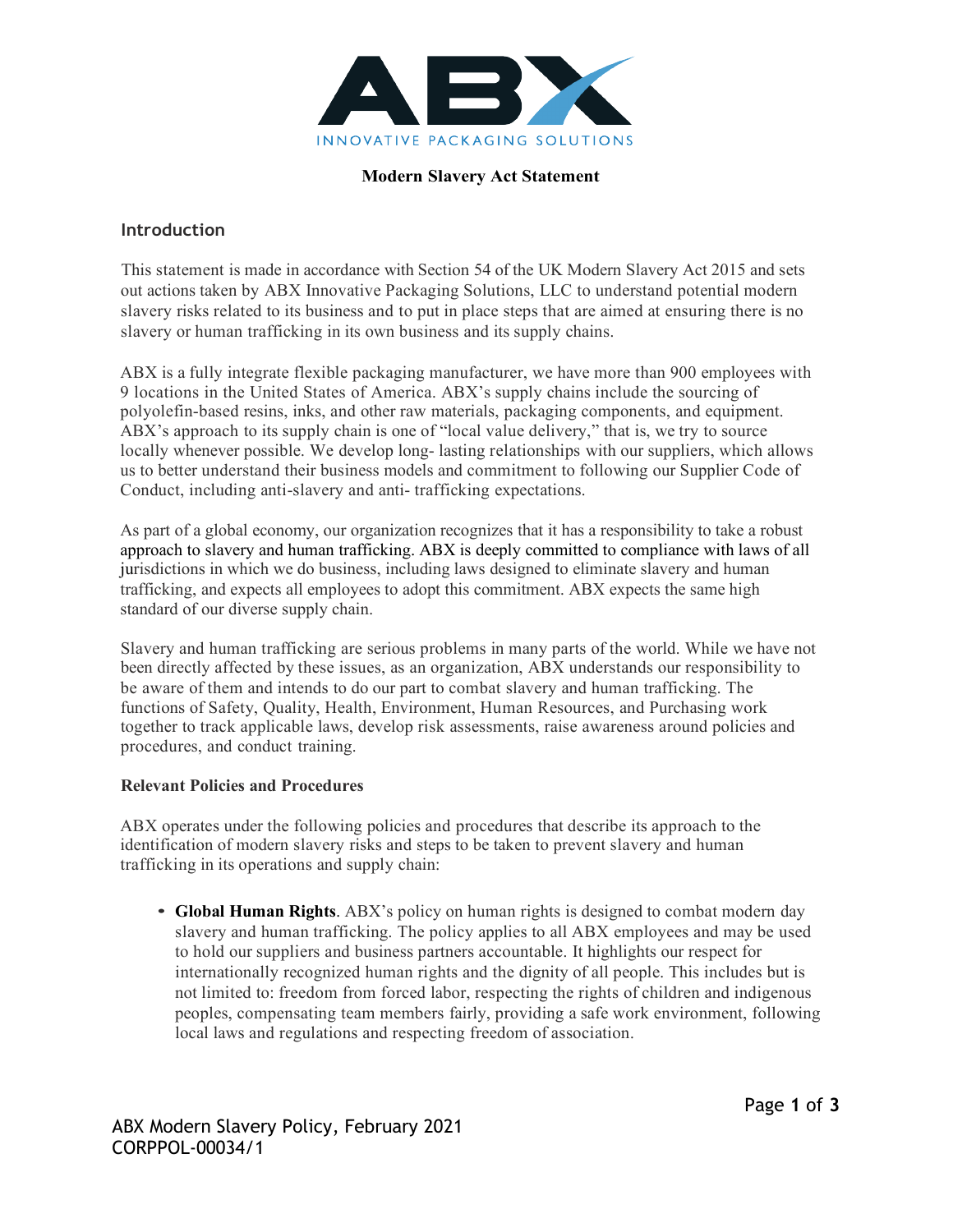

- **Speaking Up**. ABX encourages all its employees, customers, and other business partners to report any concerns related to the direct activities of the organization or in its supply chain. This includes any circumstances that may give rise to an enhanced risk of slavery or human trafficking. The organization's whistleblowing procedure is designed to make it easy for employees, or any stakeholder, to say something if they see something, without fear of retaliation. We use a software-based system to support our helpline and incident management program. This helps us identify the initial severity of the concern to escalate, if necessary, and address it in a timely manner. Any issues around slavery and human trafficking would be categorized as a "high risk" and the corresponding response would be met with equal attention. Employees, customers, or other stakeholders who have concerns can use ou[r 24/7 Helpline t](https://secure.ethicspoint.com/domain/media/en/gui/39248/index.html)o report any concerns.
- **Code of Business Ethics.** ABX's Code of Business Ethics makes clear to employees the actions and behaviors expected of them when representing the organization. In fact, it provides questions for someone to ask themselves to help their decision-making process, including: Is it Illegal? How will you feel about the decision? How will others feel? How would you feel if the world knew about the decision? Does it make sense? Is it fair? Will management approve? These questions are meant to have people think before deciding, and if they are unsure, to seek guidance from their manager or Human Resources. The Code of Business Ethics is the foundation for our organization to maintain the highest standards of employee conduct and ethical behavior when operating globally and managing its supply chain.
- **Supplier Code of Conduct.** ABX is committed to ensuring that our suppliers adhere to the highest standards of ethics. Suppliers are required to demonstrate that they provide safe working conditions, treat workers with dignity and respect, and act ethically and within the law in their use of labor. We reserve the right to audit our supplier facilities and are willing to work with them to ensure they meet the standards of ABX's Supplier Code of Conduct and provide their workers with appropriate working conditions. Serious violations of the organization's Supplier Code of Conduct may lead to the termination of the business relationship.
- **Global Acquisition and Accountability Policy.** ABX's Global Acquisition and Accountability Policy outlines our policies and procedures to comply with applicable laws, including the California Transparency in Supply Chains Act of 2010 and the Trafficking Victims Protection Act that was signed into law on January 9, 2019. It also affirms our commitment to act as a responsible global corporate citizen and in a manner that reflects our corporate values. Our customers, from Fortune 500 companies to start up enterprises, rightly expect us to be a leader in principled procurement and we expect the same of our suppliers.

### **Risk Assessment and Due diligence**

ABX performs an annual risk assessment, which includes cross-functional participants from each of our eight locations, along with Senior Management, including the heads of Safety, Quality, Health, Human Resources and Purchasing. We believe that the risk of slavery and human